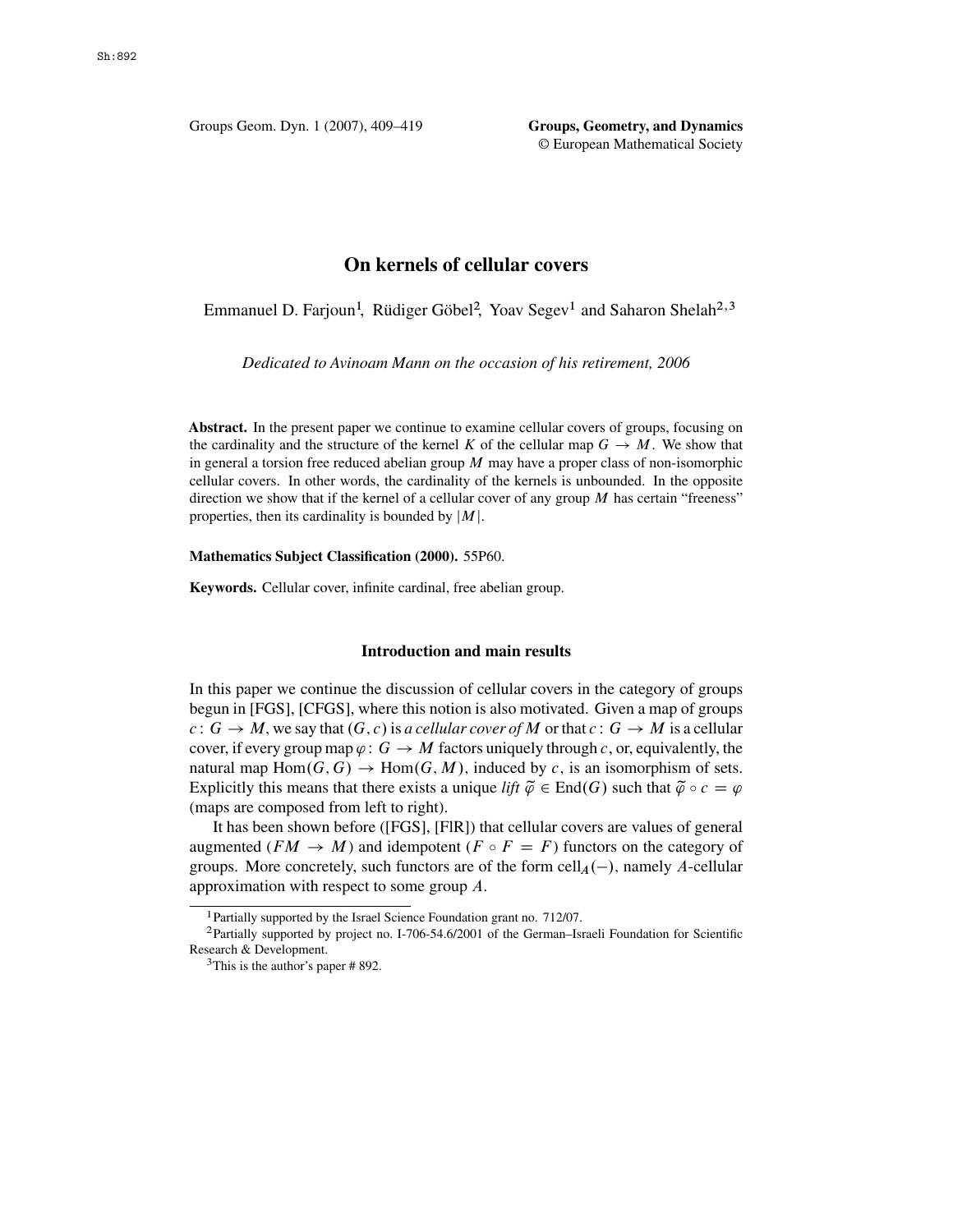## 410 E. D. Farjoun, R. Göbel, Y. Segev and S. Shelah

The functors cell $_A(-)$  had been used fruitfully in the category of groups, topolog-<br>spaces and chain complexes over rings or DGAs ( — differential graded algebras) ical spaces and chain complexes over rings or  $DGAs$  ( $=$  differential graded algebras); compare, for example, Dwyer *et al.* [\[DGrI\]](#page-9-0), [\[RSc\]](#page-10-0), [\[FlR\]](#page-9-0), Shoham (see [\[Sho\]](#page-10-0)). The present results shade some light on the possible values of the functor  $\text{cell}_A(-)$  when  $A$  is abelian. (We note that very different groups  $A$  can give rise to the same functor)  $\overline{A}$  is abelian. (We note that very different groups  $\overline{A}$  can give rise to the same functor.) It is possible that the values of all such functors (i.e.  $\{cell_A M \mid A \text{ a group}\})$  on a fixed group  $M$  yields only a set of results, up to isomorphism. In some topological analogous situations it has been shown that indeed only a set of values occurs (cf. [\[DP\]](#page-9-0)). We have seen in [\[FGS\]](#page-9-0), [\[CFGS\]](#page-9-0) that this is the case when  $M$  is a finite group, a finitely generated nilpotent group or a divisible abelian group. One aim of the present paper is to show that *there are abelian groups* M *for which* {cell<sub>A</sub>M | A *an abelian group*} *is a proper class of isomorphism types*.

**Theorem 1.** For any infinite cardinal  $\lambda$ , there exists an abelian group M of cardi-<br>nality  $\lambda$  such that nality  $λ$  such that

- (1) *the isomorphism types of cellular covers*  $G \rightarrow M$  *form a proper class. In fact,*
- (2) for every infinite cardinal  $\kappa$  there is a surjective cellular cover  $c_{\kappa} : G_{\kappa} \to M$ <br>with  $|\ker c| = \kappa$  Furthermore *with*  $|\ker c_{\kappa}| = \kappa$ . *Furthermore*,
- (3) *the group M and the maps*  $c_k$  *can be chosen so that* Hom(ker  $c_k$ , *M*) = 0 *and* Fnd(*M*)  $\mathbb{Z}$  $\text{End}(M) = \mathbb{Z}$ .

Theorem 1 is Theorem [2.10](#page-8-0) of §2; its proof relies on Theorem [2.5](#page-5-0) which may be of independent interest.

Let  $c: G \to M$  be a cellular cover. In previous papers we have noticed that G inherits several important properties from M: First the kernel  $K = \text{ker } c$  is central in  $G$ , that is,  $G$  is a central extension of  $M$ , and further, if  $M$  is nilpotent, then  $G$  is nilpotent of the same class; if  $M$  is finite then so is  $G$ . In addition, we have classified all possible covers of divisible abelian groups ( $[CFGS]$ ) and showed that when M is abelian the kernel  $K$  is reduced and torsion-free ([\[FGS,](#page-9-0) Theorem 4.7]). The case when  $M$  is abelian was independently investigated in  $[BD]$  and  $[D]$ . Amongst other results it was shown there that when  $M$  is (abelian and) reduced,  $K$  is cotorsion free.

In [\[FGS\]](#page-9-0) we have already observed that if  $M$  is perfect, and  $G$  is the so-called universal central extension of M (so that K is the Schur-multiplier), then  $G \rightarrow M$  is<br>a cellular cover and since any abelian group is a Schur-multiplier in general, there a cellular cover, and, since *any* abelian group is a Schur-multiplier, in general, there is no restriction on  $K$  (other than being in the center of  $G$  and hence  $K$  is abelian).

Note that the covers in Theorem 1 are very special covers in which the only map ker  $c_k \to M$  from the kernel to M is the zero map. This class of maps are both cellular covers and localization maps. Namely  $c : G \to M$  is both a cellular cover and a covers and localization maps. Namely  $c_k$ :  $G_k \to M$  is both a cellular cover and a<br>localization. Recall that "c-is a localization" means that for any  $a \in Hom(G, M)$  $\kappa \cdot \mathbf{G}_{\kappa}$ <br>tion" localization. Recall that "c is a localization" means that for any  $\varphi \in Hom(G, M)$ <br>there is a unique corresponding  $\widetilde{\varphi} \in End(M)$  such that  $c \circ \widetilde{\varphi} = \varphi$ . Therefore there is a unique *corresponding*  $\tilde{\varphi} \in End(M)$  such that  $c \circ \tilde{\varphi} = \varphi$ . Therefore,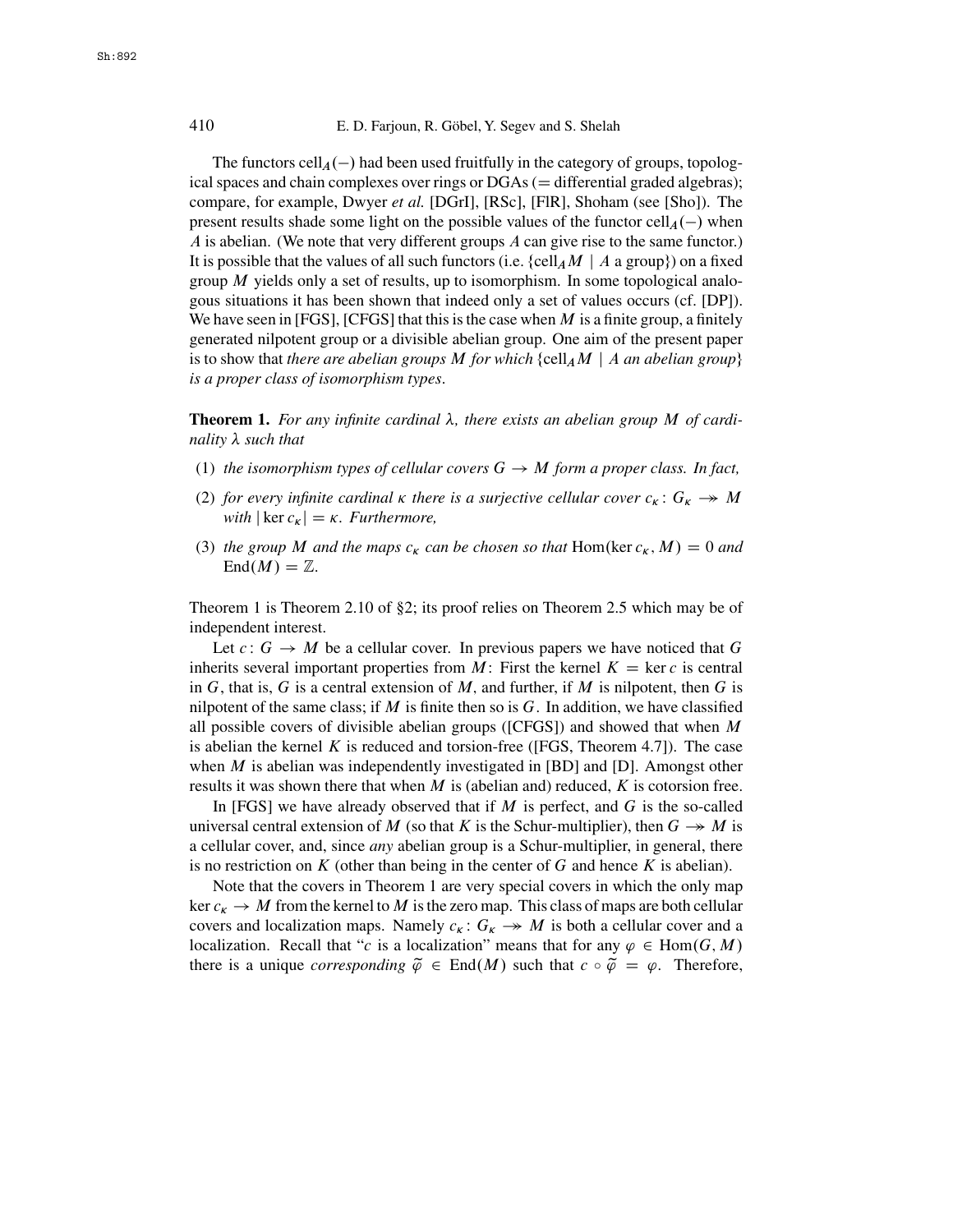<span id="page-2-0"></span>this class of localization-cellular maps  $V \rightarrow W$  have the property that they induce isomorphisms on endomorphism sets:  $End(V) \cong Hom(V, W) \cong End(W)$ .

The kernel ker  $c_x$  in Theorem 1 cannot be of arbitrary nature:

**Theorem 2.** For any cellular cover  $c: G \rightarrow M$  (where M is an arbitrary, *not necessarily abelian, group*/*, if the kernel* K *of* c *is a free abelian group then*  $|K| \leq |M|$ .

In fact, the results in  $\S1$  (see Proposition 1.4) are somewhat more general than Theorem 2. We note that [\[FuG\]](#page-9-0) continues the investigation of cellular covers of abelian groups begun in [\[CFGS\]](#page-9-0) and in Theorem 1 of this paper, and in particular, further results on "large" cellular covers of "small" abelian groups are obtained there.

#### **1. Free kernels are small**

In this section we consider the kernel K of a cellular cover  $c: G \rightarrow M$ . We impose some additional "freeness" assumptions on  $K$ . We show that under these restrictions the cardinality of  $G$  is bounded in terms of the cardinality of  $M$ .

**Definition 1.1** (compare with [\[EMe\]](#page-9-0), p. 90). Let K be an abelian group and  $\alpha$ ,  $\beta$ be cardinal numbers such that  $\alpha \leq \beta$ . We say that K is *weakly-*( $\alpha$ ,  $\beta$ )*-separable* iff any subgroup  $K_1 \leq K$  of size  $\leq \alpha$  is contained in a direct summand  $K_2 \leq K$  of size  $\leq \beta$ . Notice that when  $\alpha = \beta$ , then our notion coincides with the notion of (weakly)  $\alpha^+$ -separable group as in [\[EMe\]](#page-9-0), p. 90. In this case we will say that K is weakly- $\alpha$ -separable (and not weakly  $\alpha^+$ -separable as in [\[EMe\]](#page-9-0)).

We recall the following well-known fact.

**Lemma 1.2.** Let  $K$  be a free abelian group. Then  $K$  is weakly- $\alpha$ -separable for every *infinite cardinal number* α.

*Proof.* Let  $K_1$  be a subgroup of K. Of course we may assume that  $K_1 \neq 0$ . Let  $\mathcal{B}$  be a basis of K and for each  $x \in K_1$  let  $\mathcal{B}_x \subseteq \mathcal{B}$  be a finite subset such that  $x \in \langle \mathcal{B}_x \rangle$ . Let  $K_2 := \langle \mathcal{B}_x | x \in K_1 \rangle$ . Then  $K_1 \le K_2$ ,  $|K_1| = |K_2|$ , and  $K = K_2 \oplus F$ , where  $F = \langle \mathcal{B} \setminus \bigcup_{x \in K_1} \mathcal{B}_x \rangle$ .  $F = \langle \mathcal{B} \setminus \bigcup_{x \in K_1} \mathcal{B}_x \rangle.$ 

**Lemma 1.3.** *If* G, M are groups and  $c \in Hom(G, M)$  is surjective, then there exists  $G_1 \leq G$  such that  $|G_1| \leq |M| + \aleph_0$  with  $c(G_1) = M$ .

*Proof.* For each  $m \in M$  choose a preimage  $g_m \in G$  (i.e.  $c(g_m) = m$ ) and let  $G_1 = \langle g_m | m \in M \rangle$ .  $G_1 = \langle g_m \mid m \in M \rangle$ .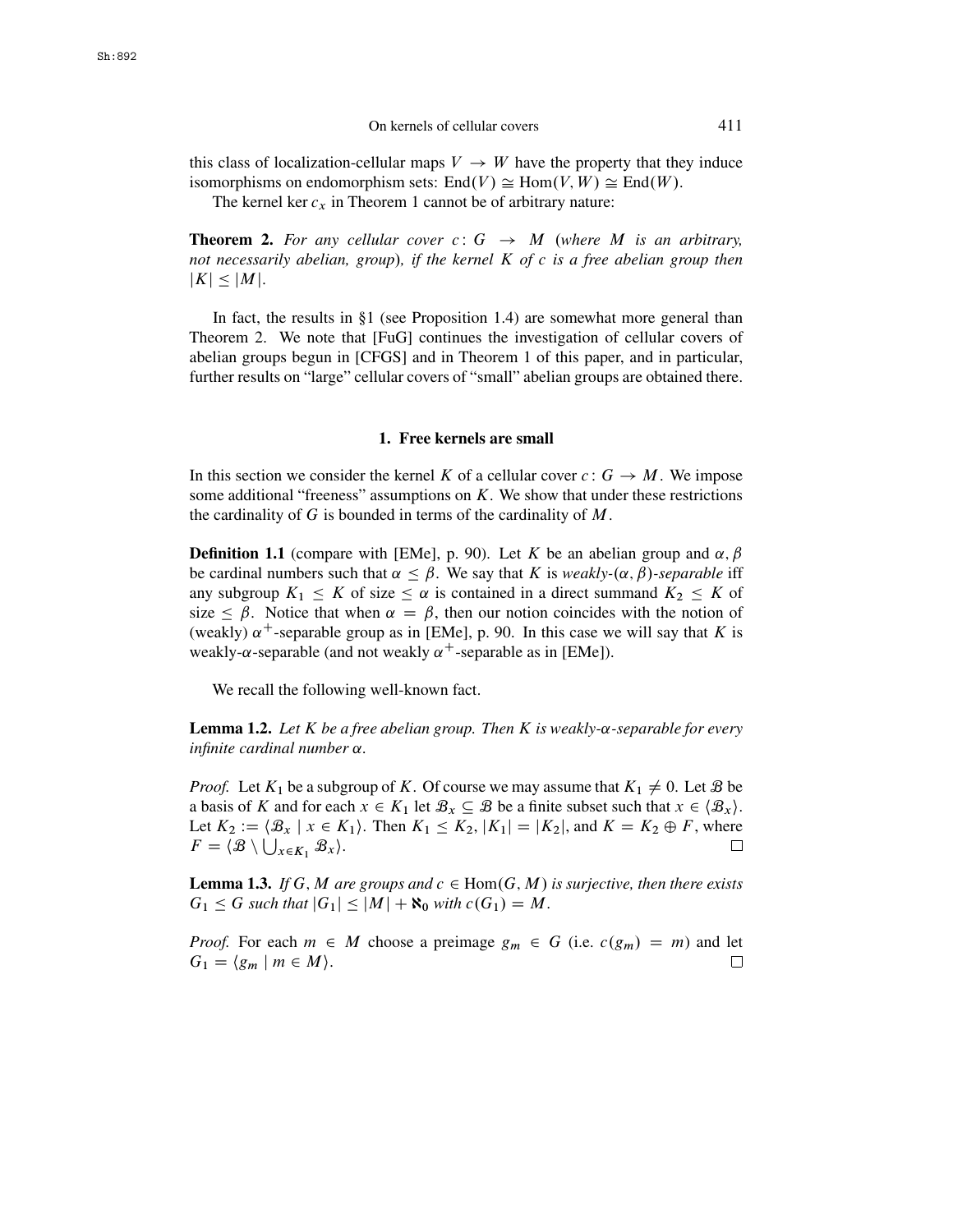**Proposition 1.4.** Let  $c: G \rightarrow M$  be a cellular cover of the infinite group M and set  $K := \ker c$ . Let  $\beta$  be a cardinal number such that  $\beta > |M|$ . Then

- (1) *if* K is weakly  $(|M|, \beta)$ -separable, then  $|G| < \beta$ ; in particular,
- (2) *if* K *is a free abelian group, then*  $|G| < |M|$ *.*

*Proof.* Note that (2) is an immediate consequence of (1) and Lemma [1.2.](#page-2-0) It remains to prove (1). Notice that if we restrict the image and consider the map  $c: G \to c(G)$ we still get a cellular cover. It follows that if  $c(G)$  is finite, then G is finite (see [\[FGS,](#page-9-0) Theorem 5.4]). We may thus assume without loss that c is surjective. Let  $G_1 \leq G$ be a subgroup such that  $c(G_1) = M$  and such that

$$
|G_1|=|M|,
$$

whose existence is guaranteed by Lemma [1.3](#page-2-0) (note that since M is infinite,  $|M|+R_0=$  $|M|$ ). Since  $c(G_1) = M$ , we have that

$$
G=KG_1.
$$

Let  $K_1 := G_1 \cap K$ ; then  $|K_1| \leq |M|$ , so by hypothesis there exists a subgroup  $K_2 \leq K$  such that  $K_1 \leq K_2$ ,  $|K_2| \leq \beta$  and such that  $K = K_2 \times F$ , for some  $F \leq K$ . It is easy to check that it follows that

$$
G = (G_1 K_2) \times F.
$$

In particular, if  $F \neq 1$ , then, since  $F \leq K$ , Hom $(G, K) \neq 0$ , contradicting [\[FGS,](#page-9-0) Lemma 3.5 (c)]. Thus  $F = 1$ , so  $G = G_1 K_2$  and hence  $|G| \leq \beta$ . Lemma 3.5 (c)]. Thus  $F = 1$ , so  $G = G_1K_2$  and hence  $|G| \le \beta$ .

### **2. Cellular covers with large kernels**

Before describing the main construction in Section C, we introduce some notation and definitions (Section A) and prove two existence result about "large" rigid abelian groups (Section B).

### **A. Preliminaries**

**Definition 2.1.** Let A be an abelian group, q a prime and  $\pi$  a set of primes. Then

- (1) A is q-reduced if  $\bigcap_{i=1}^{\infty} q^{i} A = 0$ .
- (2) A is  $\pi$ -reduced if A is p-reduced, for all  $p \in \pi$ .
- (3) An element  $a \in A$  is q-pure (in A) if a is not divisible by q in A.
- (4) A is q-divisible if each element  $a \in A$  is divisible by q in A.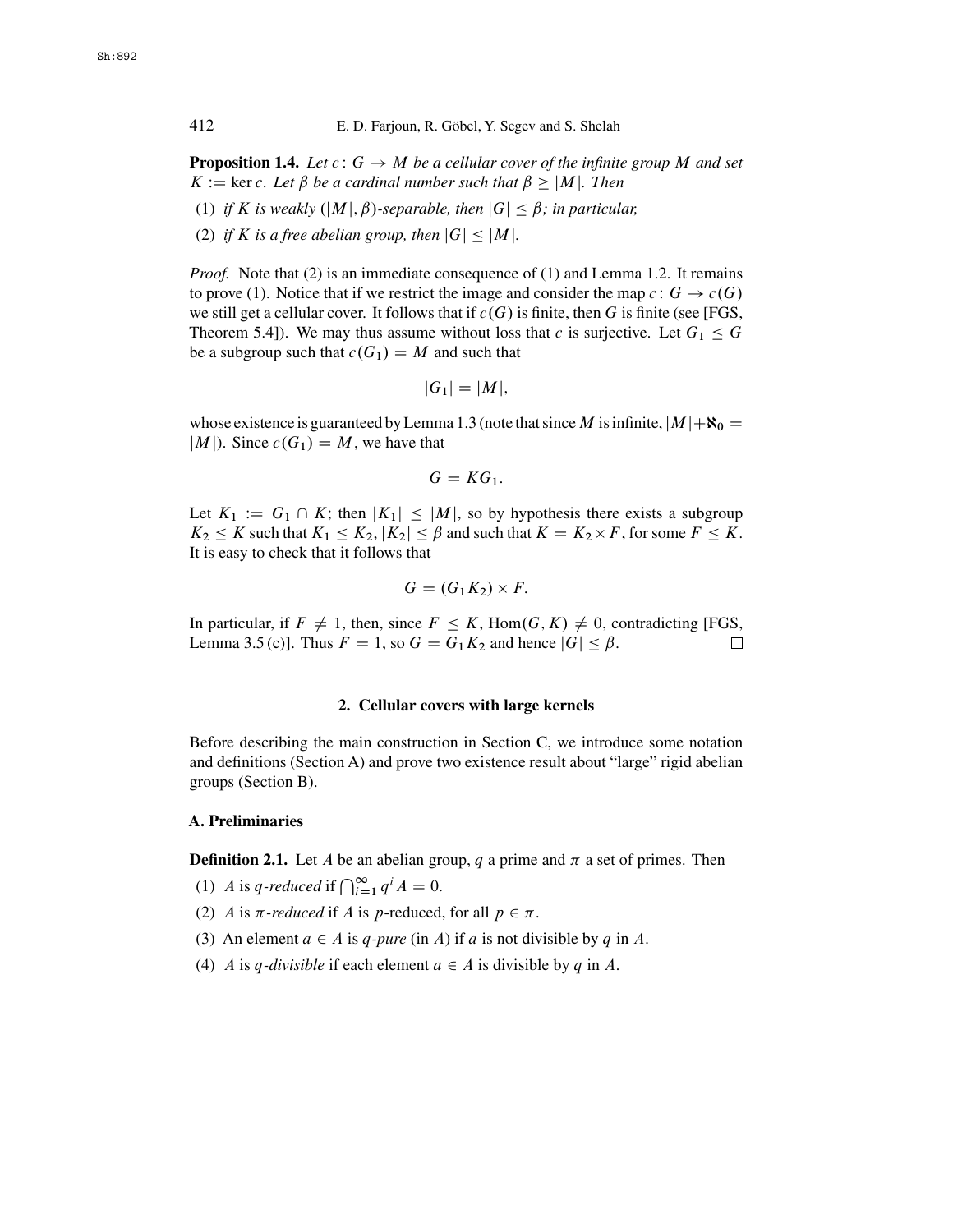- <span id="page-4-0"></span>(5) An integer *n* is a  $\pi$ -number, if *n* is divisible only by primes from  $\pi$  (1 and -1) are always  $\pi$ -numbers).
- (6) A torsion element  $a \in A$  is a  $\pi$ -element if the order of a is a  $\pi$ -number (or  $a = 0$ ).
- (7) A is a  $\pi$ -group, if each element of A is a  $\pi$ -element.
- (8)  $\mathbb{Z}[1/\pi] := \mathbb{Z}[1/p \mid p \in \pi]$  (and if  $\pi = \emptyset$ , then  $\mathbb{Z}[1/\pi] = \mathbb{Z}$ ).

**Remark 2.2** (Tensor products, see [\[Fu\]](#page-9-0)). (1) Let A be a torsion free abelian group. Then  $V := \mathbb{Q} \otimes A$  is a vector space over  $\mathbb Q$  which contains a copy of A (cf. [\[Fu,](#page-9-0) Exercise 1(a), p. 260]). Thus we always think of A as being contained in a vector space V over  $\mathbb Q$  such that  $V/A$  is a torsion abelian group. Hence it makes sense to talk about the group  $\langle A \cup \{\frac{a_i}{m_i} \mid i \in I\} \rangle$  where I is an index set,  $\{a_i \mid i \in I\} \subseteq A$  and  ${m_i \mid i \in I} \subseteq \mathbb{Z} \setminus \{0\}$ . This is the subgroup of V generated by  $A \cup \{\frac{a_i}{m_i} \mid i \in I\}$ .<br>(2) Note that if  $S \subset V$  and  $\pi$  is a set of primes such that for each  $s \in S$  the

(2) Note that if  $S \subseteq V$  and  $\pi$  is a set of primes such that for each  $s \in S$  there exists a  $\pi$ -number *n* with  $ns \in A$ , then  $\langle A \cup S \rangle / A$  is a  $\pi$ -group. In particular, for a subring  $R \subseteq Q$  we view  $R \otimes A$  as a subgroup of V (cf. [\[Fu,](#page-9-0) Theorem 60.6, p. 260]) and if  $R = \mathbb{Z}[1/\pi]$ , then  $(R \otimes A)/A$  is a  $\pi$ -group.

(3) Note further that if  $\pi_1$  and  $\pi_2$  are disjoint sets of primes and  $B \subseteq V$  is a subgroup containing A such that A is  $\pi_1$ -reduced and  $B/A$  is a  $\pi_2$ -group, then B is  $\pi_1$ -reduced.

**Notation 2.3.** Let L be a torsion free abelian group and let  $q$  be a prime. For  $0 \neq x \in L$  we denote, using Remark 2.2(1),

$$
L \oplus_x \mathbb{Z}[1/q] := \big\langle L \cup \big\{ \frac{x}{q^i} \mid 1 \leq i \in \mathbb{Z} \big\} \big\rangle.
$$

We write  $H = x\mathbb{Z}[1/q]$  for the subgroup of  $L \oplus_x \mathbb{Z}[1/q]$  consisting of the elements

$$
H := \left\{ \frac{m}{q^i} x \mid m \in \mathbb{Z} \text{ and } 1 \leq i \in \mathbb{Z} \right\}.
$$

**Remark 2.4.** Assume L is a torsion free abelian group, q is a prime and  $0 \neq x \in L$ is a  $q$ -pure element. Then

$$
L \oplus_x \mathbb{Z}[1/q] \cong (L \oplus \mathbb{Z}[1/q]) / \langle (-x, 1) \rangle.
$$

Furthermore, let  $\hat{M}$  be a group such that  $\hat{M} = L \oplus H$  where L, H are subgroups of  $\hat{M}$ , L is torsion free and H is isomorphic to  $\mathbb{Z}[1/q]$  under an isomorphism taking some  $0 \neq h \in H$  to 1. Let  $0 \neq y \in L$  be a q-pure element and let  $M := M / \{y - h\}$ .<br>Then M is isomorphic to the group  $L \oplus \mathbb{Z}[1/a]$  constructed in Notation 2.3 Then *M* is isomorphic to the group  $L \oplus_{y} \mathbb{Z}[1/q]$  constructed in Notation 2.3.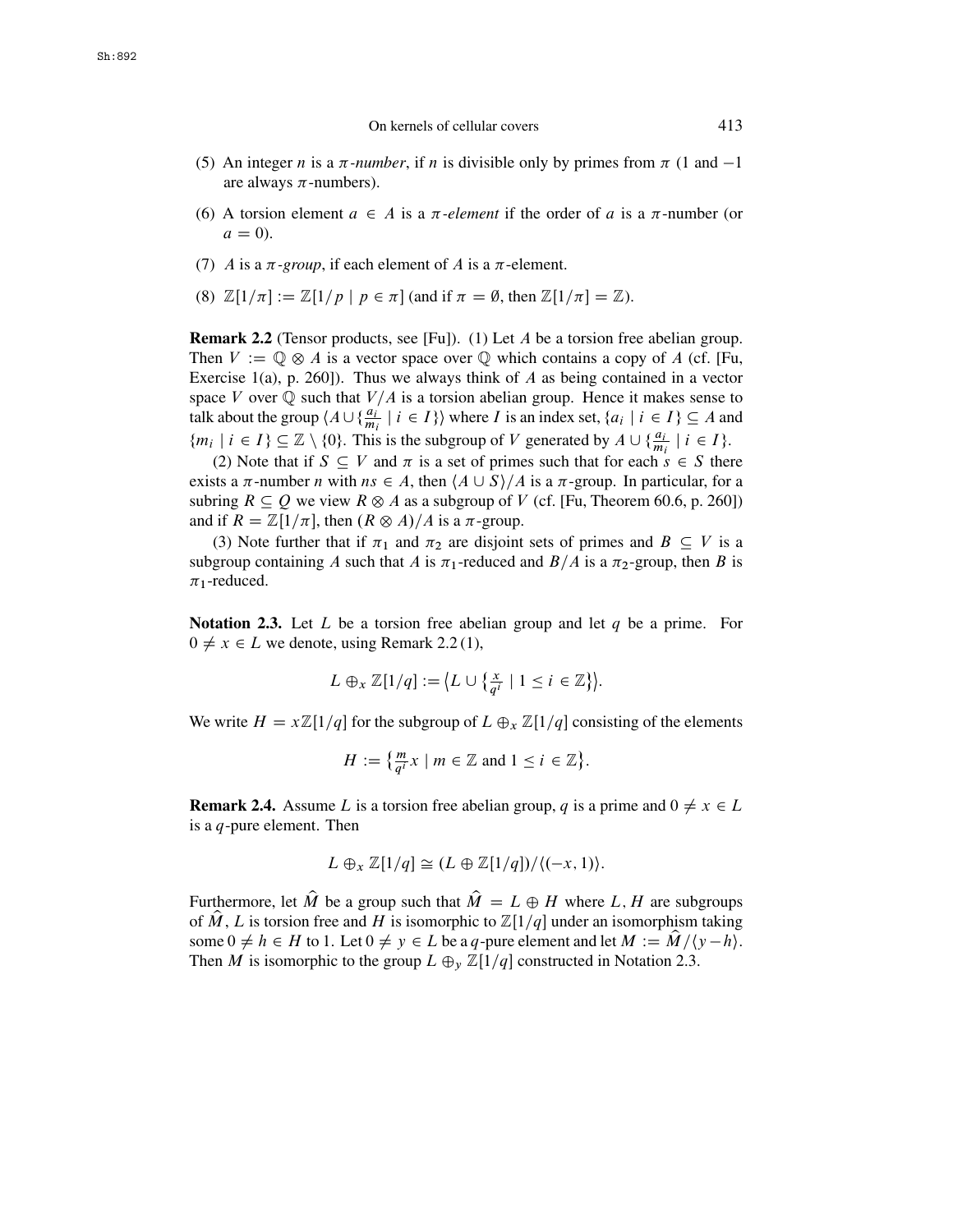<span id="page-5-0"></span>414 E. D. Farjoun, R. Göbel, Y. Segev and S. Shelah

**B. Existence of large rigid groups.** The following is our main stepping stone for proving the existence of covers with arbitrarily large kernels.

**Theorem 2.5.** *Let* P *be a set of at least four primes,* Q *its complementary set of* primes and λ any infinite cardinal. Then there is a torsion-free abelian group *H* of<br>cardinality λ with the following three properties  $cardinality \lambda$  with the following three properties.

- (1) H *is* Q*-reduced;*
- (2) *if*  $Q_0 \subseteq Q$  *is a set of primes and A is a torsion free abelian group containing H* such that  $A/H$  is a  $Q_0$ -group, then  $\text{End}(A) \subseteq \mathbb{Z}[1/Q_0];$
- (3) H contains a free abelian group F of rank  $\lambda$  such that  $H/F$  is a P-group.

*Proof.* Let  $R := \mathbb{Z}[1/Q]$ . By [\[GM\]](#page-9-0) (see also [\[GT,](#page-10-0) Corollary 14.5.3 (b), p. 577]), there exists an R-module M of cardinality  $\lambda$  such that  $End(M) = R$ . Let B be a maximal  $(\mathbb{Z})$ -independent subset of M. We let maximal  $(\mathbb{Z})$ -independent subset of M. We let

 $F := \langle \mathcal{B} \rangle$  and  $H := \{x \in M \mid \text{there exists a } P\text{-number } n \in \mathbb{Z} \text{ with } nx \in F\}.$ 

We claim that  $H$  satisfies all the required properties. By construction (3) holds. Also, since F is a free abelian group and since  $H/F$  is a P-group, H is Q-reduced (see Remark [2.2](#page-4-0) (3)), so (1) holds.

We now show (2). By construction,  $M/H$  is a Q-group, so  $R \otimes H = M$ . Let  $Q_0$  and A be as in (2). Then  $H \subseteq A \subseteq R \otimes A = R \otimes H = M$ , and since  $R \otimes A = M$ , it follows that any endomorphism of A extends to an endomorphism of M, thus End $(A) \subseteq R$ . Let  $f \in End(A)$  so that f is multiplication by  $\frac{m}{n}$ , where  $\gcd(m, n) = 1$  and n is a *O*-number. Assume there exists a prime  $a \in O \setminus O_2$  $gcd(m, n) = 1$  and n is a Q-number. Assume there exists a prime  $q \in Q \setminus Q_0$ such that  $q \mid n$ . Then, after multiplying by an appropriate integer, we may assume that  $n = q$ . Writing  $1 = \alpha q + \beta m$ , with  $\alpha, \beta \in \mathbb{Z}$ , we see that  $\frac{1}{q} = \alpha + \beta \frac{m}{q}$ , so multiplication by  $\frac{1}{q}$  is an endomorphism of A. However,  $q \notin Q_0$ , H is Q-reduced<br>and  $A/H$  is a Q-group so Bomark 2.2.(3) implies that A is a reduced. This is a and  $A/H$  is a  $Q_0$ -group, so Remark [2.2](#page-4-0) (3) implies that A is q-reduced. This is a contradiction. Thus n is a  $Q_0$ -number, so End $(A) \subseteq \mathbb{Z}[1/O_0]$  and (2) holds. contradiction. Thus *n* is a  $Q_0$ -number, so End $(A) \subseteq \mathbb{Z}[1/Q_0]$  and (2) holds.

**Remark.** The set of primes P in Theorem 2.5 is the set of primes that are used to construct the  $\mathbb{Z}[1/Q]$ -module M as in the beginning of the proof of the theorem. Thus we only work with the complimentary set of primes  $O$  when using the theorem to construct groups  $L$  that have some desirable properties. Below we will fix the set  $Q$ of primes which will be used for our constructions (in fact we only need 3 primes in  $Q$ , see Proposition 2.6 below). The set  $P$  will be the complimentary set of primes.

In Section C below we use the following proposition whose proof relies on Theorem 2.5.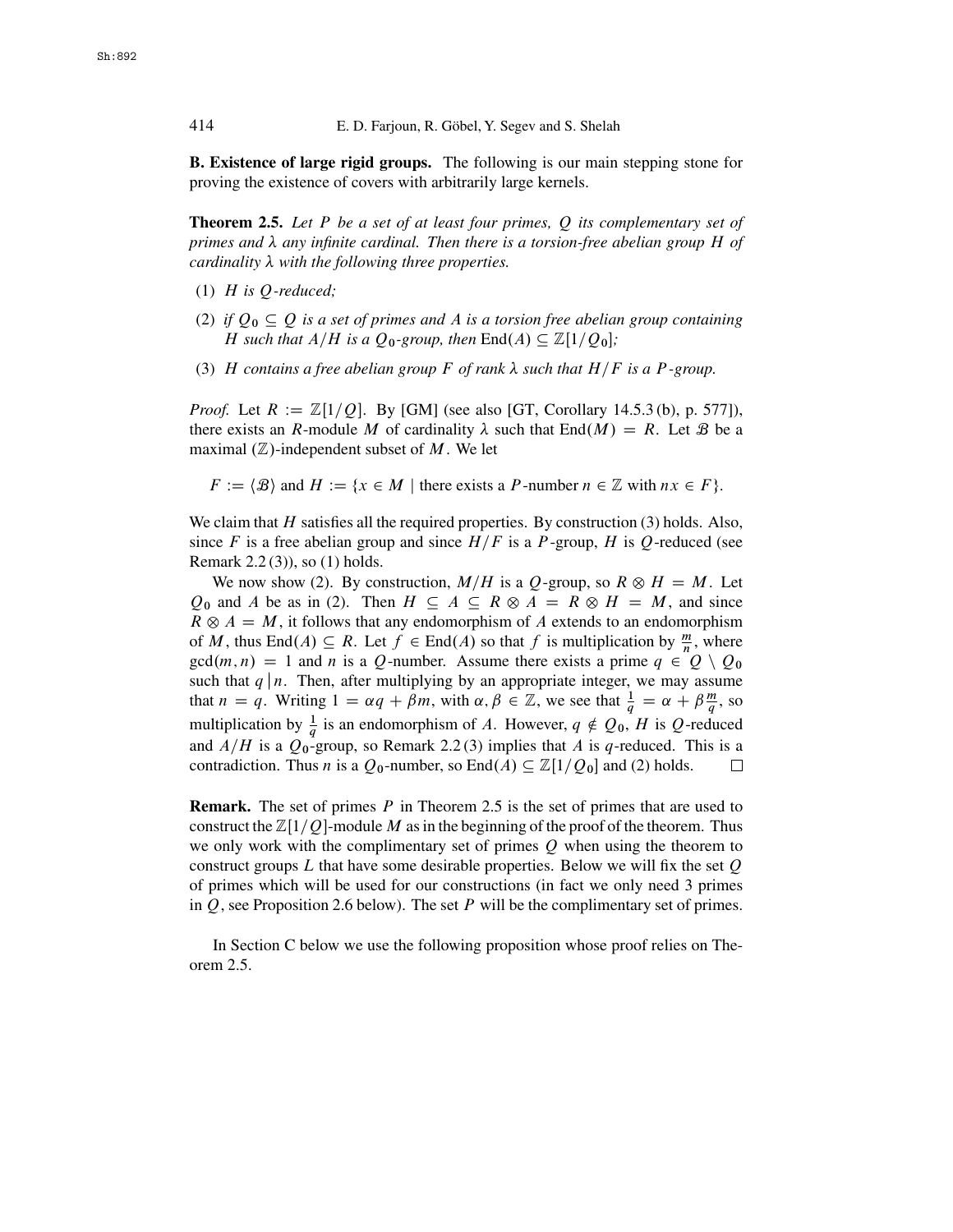**Proposition 2.6.** Let  $\lambda$  be any infinite cardinal and let  $Q := \{q_K, q_L, q\}$  be a set<br>consisting of three primes. Then there exists an abelian group L whose cardinality is *consisting of three primes. Then there exists an abelian group* L *whose cardinality is such that*

- (1) L is  $q_K$ -reduced;<br>(2) U<sub>2</sub>m(L<sub>K</sub>) 0
- (2) Hom $(L, K) = 0$ , for any abelian group K which is  $\{q_L, q\}$ -reduced;
- (3) *there exists a q-pure element*  $y \in L$  *such that the group*  $M := L \bigoplus_{y} \mathbb{Z}[1/q]$ *satisfies:* (a) M *is torsion free;*
	- (b) *M* is  $q_K$ -reduced;
	- (c) End $(M) = \mathbb{Z}$ .

*Proof.* We use Theorem [2.5](#page-5-0) with  $Q$  playing the role of  $Q$  in that theorem. Let  $R := \mathbb{Z}[1/Q]$  and let H be as in Theorem [2.5.](#page-5-0) Let F be as in part (3) of Theorem [2.5,](#page-5-0) and let  $\mathcal{B} \subseteq F$  be a free generating set of F.

Pick  $x \in \mathcal{B}$  and let  $L_1 := \{ \alpha_x x \in R \otimes H \mid \alpha_x \in \mathbb{Z} [ 1 / (P \cup \{q\}) ],$ 

$$
L_2 := \{ v \in R \otimes H \mid v = \sum_{y \in \mathcal{B} \setminus \{x\}} \alpha_y y, \, \alpha_y \in \mathbb{Z}[1/(P \cup \{q_L\})] \}.
$$

and  $L := L_1 + L_2$  (a direct sum). Notice that since  $H/F$  is a P-group,  $L \supseteq H$ .<br>Further, since  $L/H$  is a *{a<sub>L</sub> a}-group* and since H is *av-reduced*. Remark 2.2(3) Further, since  $L/H$  is a  $\{q_L, q\}$ -group and since H is  $q_K$ -reduced, Remark [2.2](#page-4-0) (3) implies that L is  $q_K$ -reduced so (1) holds.<br>Next, let K be a  $\{q_L, q\}$ -reduced group and let  $\eta \in \text{Hom}(L, K)$ . Then  $\eta(\ell) \in$ 

Next, let K be a  $\{q_L, q\}$ -reduced group and let  $\eta \in \text{Hom}(L, K)$ . Then  $\eta(\ell) \in \bigcap_{i=1}^{\infty} q^i K$ , for all  $\ell \in L_1$ , thus  $\eta(\ell) = 0$ , since K is q-reduced. Similarly,  $\eta(\ell) = 0$ ,  $\sum_{i=1}^{\infty} q^{i} K$ , for all  $\ell \in L_1$ , thus  $\eta(\ell) = 0$ , since K is q-reduced. Similarly,  $\eta(\ell) = 0$ ,  $\eta(\ell) = 0$ ,  $\eta(\ell) = 0$ for all  $\ell \in L_2$ , since K is  $q_L$ -reduced, so (2) holds.

We now prove (3). We pick  $y \in \mathcal{B} \setminus \{x\}$ . Note that y is q-pure in L. By construction M is torsion free. Since  $M/L$  is a q-group and since L is  $q_K$ -reduced, Remark [2.2](#page-4-0)(3) shows that M is  $q_K$ -reduced.

To prove  $(3)$  (c), notice that every element in M has the form

$$
\alpha_x x + \alpha_y y + \sum_{z \in \mathcal{B} \setminus \{x,y\}} \alpha_z z,
$$

with

$$
\alpha_x \in \mathbb{Z}[1/(P \cup \{q\})], \ \alpha_y \in \mathbb{Z}[1/(P \cup \{q_L, q\})], \ \alpha_z \in \mathbb{Z}[1/(P \cup \{q_L\})].
$$

Note that x is  $q_L$ -pure in M, while z is q-pure in M, for all  $z \in \mathcal{B} \setminus \{x, y\}$ . Since  $|\mathcal{B}| > 2$ , we see that M is neither q-divisible nor  $q_L$ -divisible. Next, since  $M/H$ is a  $\{q, q_L\}$ -group, Theorem [2.5](#page-5-0) (2) implies that End $(M) \subseteq \mathbb{Z}[1/\{q_L, q\}]$ . Let  $\varphi \in$ End(*M*), then there exists  $\frac{m}{n} \in \mathbb{Q}$ , with  $gcd(m, n) = 1$  such that  $n \ge 1$  is a  $\{q_L, q\}$ -<br>number and such that  $a(x) = \frac{m}{n}x$  for all  $x \in M$ . Suppose  $n \ne 1$  and let  $n \in \{a, a\}$ number and such that  $\varphi(x) = \frac{m}{n}x$ , for all  $x \in M$ . Suppose  $n \neq 1$  and let  $p \in \{q_L, q\}$ <br>such that  $p | n$ . Since  $\frac{m}{n}x \in M$  for all  $x \in M$  also  $\frac{m}{n}x \in M$  for all  $x \in M$  and such that p | n. Since  $\frac{m}{n}x \in \tilde{M}$ , for all  $x \in M$  also  $\frac{m}{p}x \in M$ , for all  $x \in M$  and then writing  $1 = \alpha m + \beta p$ ,  $\alpha, \beta \in \mathbb{Z}$  we see that  $\frac{1}{p}x = \frac{\alpha m}{p}x + \beta x \in M$ . Thus M<br>is n-divisible. This contradicts an earlier remark. Hence  $n = 1$  and we see that is p-divisible. This contradicts an earlier remark. Hence  $n = 1$  and we see that  $End(M) - \mathbb{Z}$  so the proof of the proposition is complete  $End(M) = \mathbb{Z}$ , so the proof of the proposition is complete.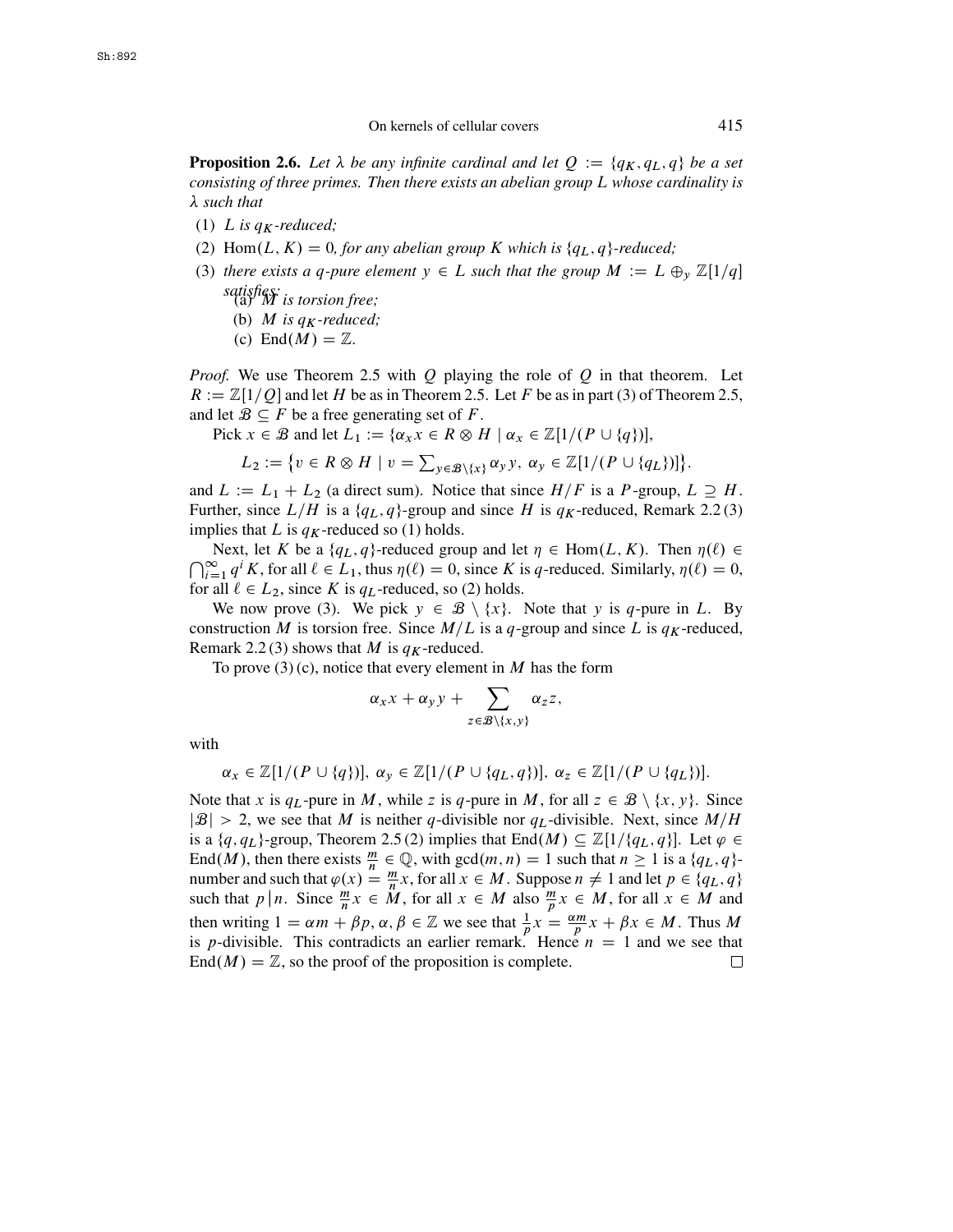<span id="page-7-0"></span>**C. Constructing covers with arbitrarily large kernels.** In this section we use Proposition [2.6](#page-5-0) above to construct an abelian group  $M$  and, for arbitrarily large cardinal  $\kappa$ , a cellular cover  $G \to M$  whose kernel K has cardinality  $\kappa$ . The group M will be as in Proposition [2.6](#page-5-0) (3).

We start with a very simple lemma that allows us to conclude that the canonical homomorphism  $G \to G/K$  from the abelian group G to the factor group  $G/K$  is a cellular cover. The rest of the section is devoted to building arbitrarily large groups  $K$ satisfying the conditions of the lemma (while  $G/K$  remains fixed).

**Lemma 2.7.** Let G be an abelian group and  $K \leq G$  be a subgroup. Set  $M := G/K$ *and let*  $c: G \rightarrow G/K$  *be the canonical homomorphism. Assume that* 

- (i) End $(M) \cong \mathbb{Z}$ ;
- (ii) K *is a fully invariant subgroup of* G*;*

(iii)  $Hom(K, M) = 0 = Hom(G, K)$ *.* 

*Then*  $\text{End}(G) = \mathbb{Z}$  *and c is a cellular cover.* 

*Proof.* Let  $\mu \in \text{End}(G)$ . By (ii),  $\mu(K) \leq K$  so  $\mu$  induces  $\hat{\mu} \in \text{End}(M)$  defined by  $\hat{\mu}(g + K) = \mu(g) + K$ . By (i), there exists  $n \in \mathbb{Z}$  such that  $\hat{\mu}$  is multiplication by n. Thus the map  $g \to (\mu(g) - ng)$  is in Hom $(G, K)$ , so by (iii) it is the zero map and it follows that  $\mu$  is multiplication by  $n$ . This shows that  $\text{End}(G) \simeq \mathbb{Z}$ . follows that  $\mu$  is multiplication by n. This shows that End(G)  $\cong \mathbb{Z}$ .

Let now  $\varphi \in \text{Hom}(G, M)$ . Then by (iii),  $\varphi(K) = 0$ , so  $\varphi$  induces  $\hat{\varphi} \in \text{End}(M)$ defined by  $\hat{\varphi}(g + K) = \varphi(g)$ . Thus by (i) there is  $n \in \mathbb{Z}$  such that  $\varphi(g) = ng + K$ , for all  $g \in G$ . Consequently, the map  $\tilde{\varphi} \in End(G)$  defined by  $\tilde{\varphi}(g) = ng$  lifts  $\varphi$ , so any  $\varphi \in \text{Hom}(G, M)$  lifts. Since  $\text{Hom}(G, K) = 0$ , [\[FGS,](#page-9-0) Lemma 3.6] shows that c is a cellular cover. is a cellular cover.

**Lemma 2.8.** Let G be an abelian group containing subgroups K and  $\hat{M}$  such that  $G = K + \hat{M}$ . Set  $M := G/K$  and let  $c : G \to M$  be the canonical homomorphism. *Assume that*

- (i) K *is a torsion free fully invariant subgroup of* G*;*
- (ii) K is an R-module for some subring  $R \subset \mathbb{Q}$  and  $\text{End}(K) = R$ ;
- (iii) *M* is torsion free and  $\text{End}(M) \cong \mathbb{Z}$ ;
- (iv)  $\text{Hom}(\widehat{M}, K) = 0 = \text{Hom}(K, M);$
- (v)  $K \cap \hat{M} \neq 0$ .

*Then*  $\text{End}(G) \cong \mathbb{Z}$  *and c is a cellular cover.* 

*Proof.* We use Lemma 2.7. It only remains to show that  $Hom(G, K) = 0$ . Let  $\mu \in \text{Hom}(G, K)$ . By hypothesis (iv),  $\mu(\hat{M}) = 0$ . By hypothesis (i),  $\mu(K) \leq K$ , so by hypothesis (ii) there exists  $r \in R$  such that  $\mu(v) = rv$ , for all  $v \in K$ . Let  $0 \neq v \in \hat{M} \cap K$ . Then  $rv = \mu(v) = 0$ , so since K is torsion free,  $r = 0$ , and it follows that  $\mu(K) = 0$  and then  $\mu = 0$ . follows that  $\mu(K) = 0$  and then  $\mu = 0$ .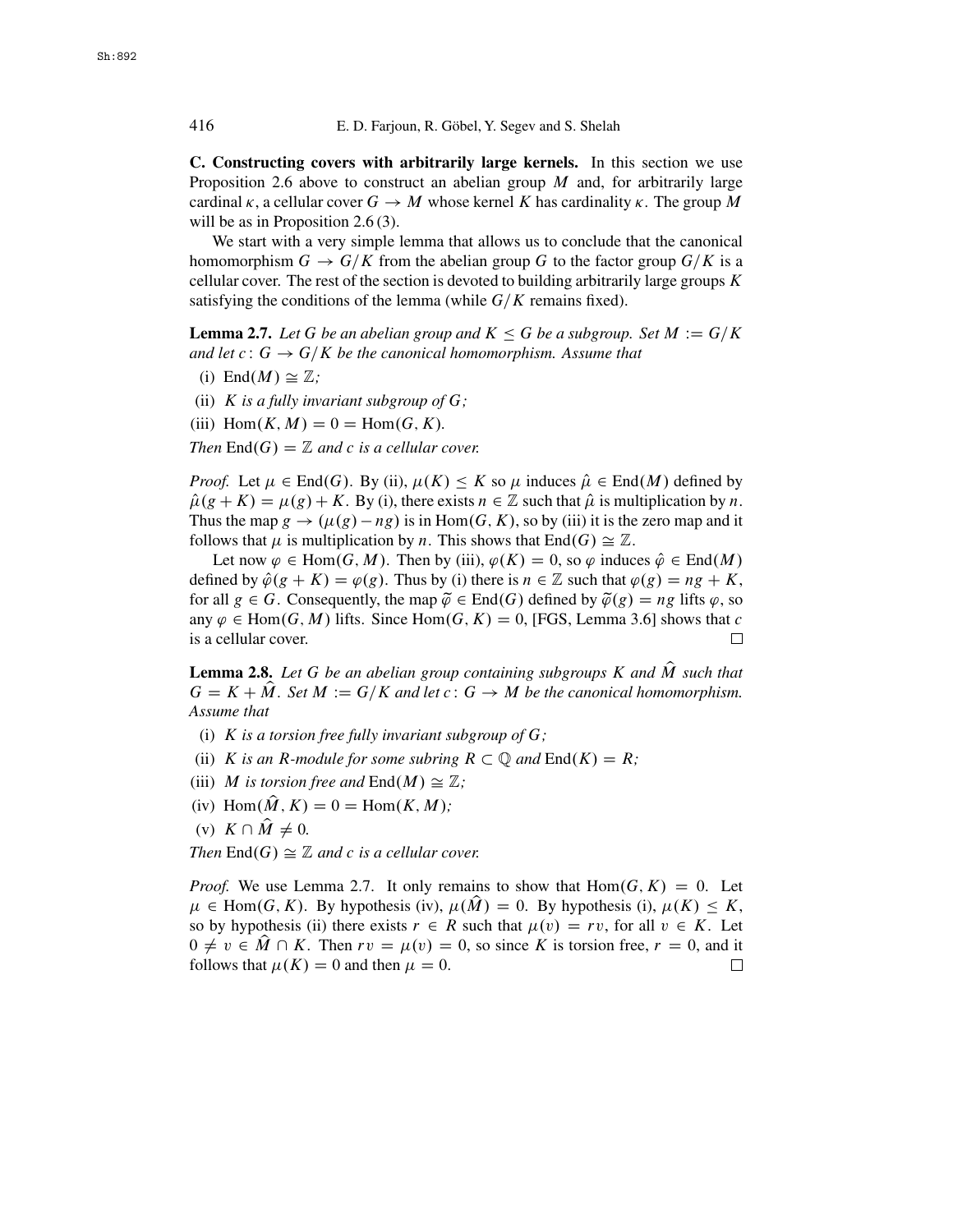<span id="page-8-0"></span>**Proposition 2.9.** *Let*  $Q := \{q_K, q_L, q\}$  *be a set consisting of three primes. Let* K *and* L *be abelian groups and assume that*

- (i) K is torsion free, it is  $Q \setminus \{q_K\}$ -reduced, and  $\text{End}(K) = \mathbb{Z}[1/q_K]$ .
- (ii) L and the element  $y \in L$  *satisfy* (1)–(3) *of Proposition* [2.6](#page-5-0)*.*

Let  $0 \neq x \in K$  *be an arbitrary element, and let* 

$$
G = (K \oplus L) \oplus_{(x-y)} \mathbb{Z}[1/q]
$$

*be the group constructed in Notation* [2.3](#page-4-0), with  $K \oplus L$  *in place of L and x*  $-$  *y in place*<br>of x \_Set *of* x*. Set*

$$
H := (x - y)\mathbb{Z}[1/q] \quad \text{and} \quad \widehat{M} = L + H.
$$

*Then* G, K and M satisfy all the hypotheses of Lemma [2.8](#page-7-0). In particular, the canonical homomorphism  $c: G \to G/K$  is a cellular cover *homomorphism*  $c: G \rightarrow G/K$  *is a cellular cover.* 

*Proof.* Clearly  $G = K + M$ . Now since  $(K + L) \cap H = \langle x - y \rangle$ , it is easy to check that

$$
K \cap \hat{M} = \langle x \rangle.
$$
 (I)

Note that  $L \cap H = 0$ , because if  $g := n(x - y) \in L \cap H$ , then  $n(x - y) \in L$ , which implies that  $nx \in L$ . But K is torsion free and  $K \cap L = 0$  so  $n = 0$  and then  $a = 0$ . implies that  $nx \in L$ . But K is torsion free and  $K \cap L = 0$ , so  $n = 0$  and then  $g = 0$ . Thus  $M = L \oplus H$ , also  $x = y + (x - y)$  and  $H \cong \mathbb{Z}[1/q]$  by an isomorphism<br>sending  $(y - x) \to 1$  so by (I) and Remark 2.4  $M \cong \widehat{M}/(x) \cong L \oplus \mathbb{Z}[1/q]$ . From sending  $(y-x) \to 1$ , so by (I) and Remark [2.4,](#page-4-0)  $M \cong M/\langle x \rangle \cong L \oplus_y \mathbb{Z}[1/q]$ . From hypothesis (ii) and Proposition 2.6.(3) it follows that hypothesis (ii) and Proposition  $2.6(3)$  it follows that

*M* is torsion free, *M* is 
$$
q_K
$$
-reduced and End(*M*) = Z. (II)

Since K is  $q_K$ -divisible, we conclude that

$$
Hom(K, M) = 0,\t\t(III)
$$

and also, since *M* is  $q_K$ -reduced, we have  $\bigcap_{i=0}^{\infty} q_K^i G = K$ , so

K is a fully invariant subgroup of 
$$
G
$$
. (IV)

Next, since K is  $\{q_L, q\}$ -reduced, Hom $(L, K) = 0$ , by Proposition [2.6](#page-5-0) (2). Similarly, since H is q-divisible, Hom $(H, K) = 0$ . Hence

$$
Hom(\hat{M}, K) = 0.
$$
 (V)

Thus all hypotheses of Lemma [2.8](#page-7-0) have been verified.

As a corollary to Proposition 2.9 we get Theorem 1 of the introduction.

 $\Box$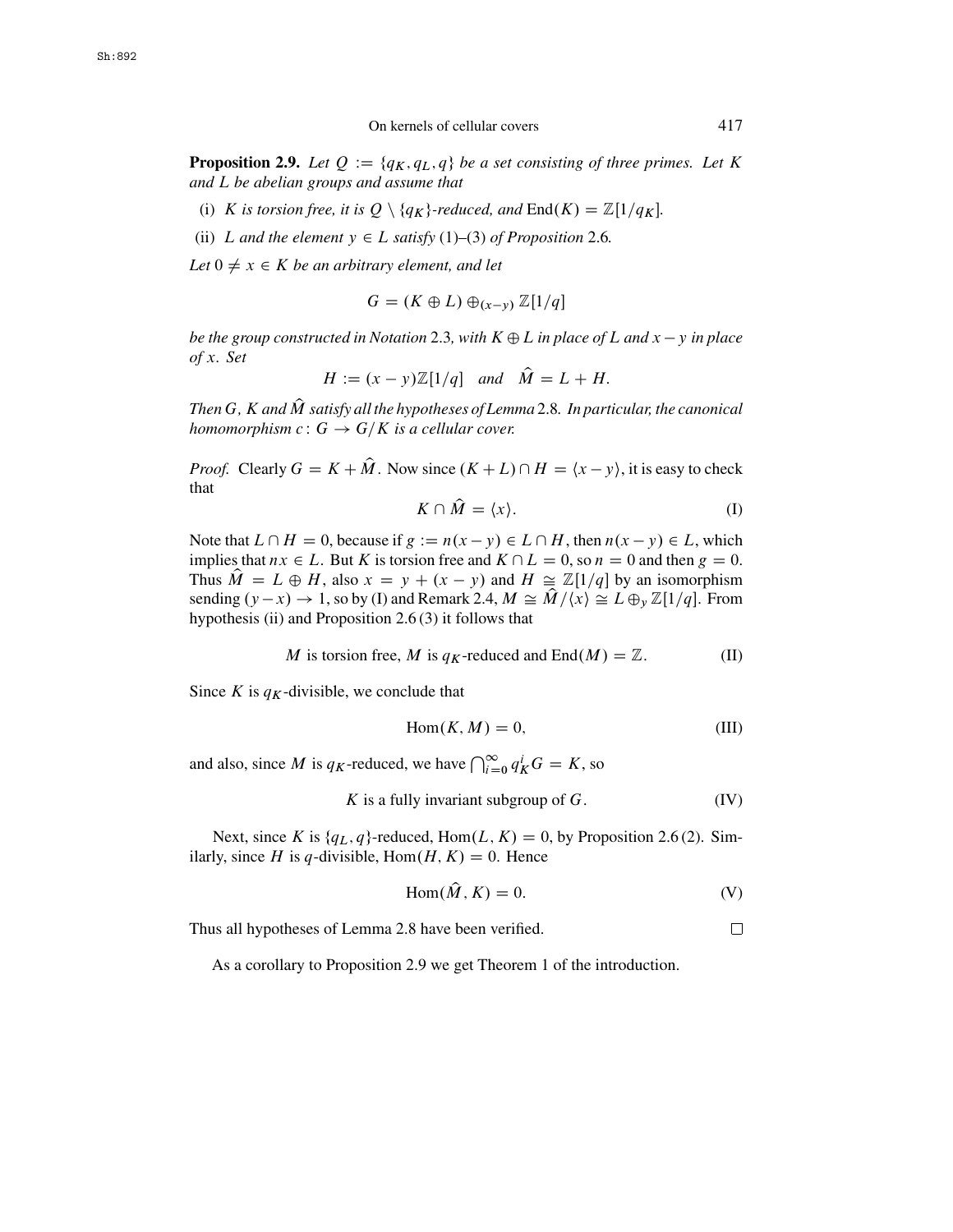**Theorem 2.10.** Let  $\lambda$  be any infinite cardinal. There exists an abelian group M<br>of cardinality  $\lambda$  such that for any infinite cardinal  $\kappa$  there exists a cellular cover *of cardinality*  $\lambda$  such that for any infinite cardinal  $\kappa$  there exists a cellular cover<br> $c: G \to M$  with  $|\ker c| = \kappa$  $c: G \to M$  *with*  $|\ker c| = \kappa$ .

*Proof.* Let  $Q := \{q_K, q_L, q\}$  be a set consisting of 3 primes. Let H be as in Theo-rem [2.5](#page-5-0) with  $|H| = \kappa$ , and let  $K := \mathbb{Z}[1/q_K] \otimes H$ . Since  $K/H$  is a  $q_K$ -group, and since H is  $Q \setminus \{q_K\}$ -reduced, Remark [2.2](#page-4-0) (3) implies that K is  $Q \setminus \{q_K\}$ -reduced. Further, by Theorem [2.5](#page-5-0) (2), End $(K) = \mathbb{Z}[1/q_K]$ . Thus K satisfies hypothesis (i) of Proposition [2.9.](#page-8-0)

Proposition [2.6](#page-5-0) guarantees the existence of a group L of cardinality  $\lambda$  as in hy-<br>hesis (ii) of Proposition 2.9. Let G be as in Proposition 2.9 and set  $M := G/K$ pothesis (ii) of Proposition [2.9.](#page-8-0) Let G be as in Proposition [2.9](#page-8-0) and set  $M := G/K$ . By Proposition [2.9](#page-8-0) the canonical map  $c: G \rightarrow M$  is a cellular cover and since ker  $c = K$ ,  $|\ker c| = \kappa$ . Also  $M \cong L \oplus_{y} \mathbb{Z}[1/q]$ , so  $|M| = \lambda$  and the structure of M is independent of the choice of K of  $M$  is independent of the choice of  $K$ .  $\Box$ 

# **References**

- [BD] J. Buckner and M. Dugas, Co-local subgroups of abelian groups. In *Abelian groups, rings, modules, and homological algebra*, Lect. Notes PureAppl. Math. 249, Chapman & Hall/CRC, Boca Raton 2006, 29–37. [Zbl 1108.20054](http://www.emis.de/MATH-item?1108.20054) [MR 2229098](http://www.ams.org/mathscinet-getitem?mr=2229098)
- [D] M. Dugas, Co-local subgroups of abelian groups. II. *J. Pure Appl. Algebra* **208** (2007), 117–126. [Zbl 1108.20055](http://www.emis.de/MATH-item?1108.20055) [MR 2269833](http://www.ams.org/mathscinet-getitem?mr=2269833)
- [DGrI] W. G. Dwyer, J. P. C. Greenlees, and S. Iyengar, Duality in algebra and topology. *Adv. Math.* **200** (2006), 357–402. [Zbl 05015044](http://www.emis.de/MATH-item?05015044) [MR 2200850](http://www.ams.org/mathscinet-getitem?mr=2200850)
- [DP] W. G. Dwyer and J. H. Palmieri, Ohkawa's theorem: there is a set of Bousfield classes. *Proc. Amer. Math. Soc.* **129** (2001), 881–886. [Zbl 0963.55005](http://www.emis.de/MATH-item?0963.55005) [MR 1712921](http://www.ams.org/mathscinet-getitem?mr=1712921)
- [EMe] P. C. Eklof and A. H. Mekler, *Almost free modules*. North-Holland Math. Library 46, North-Holland, Amsterdam 1990. [Zbl 0718.20027](http://www.emis.de/MATH-item?0718.20027) [MR 1055083](http://www.ams.org/mathscinet-getitem?mr=1055083)
- [FGS] E. D. Farjoun, R. Göbel, andY. Segev, Cellular covers of groups. *J. Pure Appl. Algebra* **208** (2007), 61–76. [Zbl 1105.55006](http://www.emis.de/MATH-item?1105.55006) [MR 2269828](http://www.ams.org/mathscinet-getitem?mr=2269828)
- [CFGS] W. Chachólski, E. D. Farjoun, R. Göbel and Y. Segev, Cellular covers of divisible abelian groups. Preprint, 2007.
- [FlR] R. J. Flores, Nullification and cellularization of classifying spaces of finite groups. *Trans. Amer. Math. Soc.* **359** (2007), 1791–1816. [Zbl 1112.55009](http://www.emis.de/MATH-item?1112.55009) [MR 2272149](http://www.ams.org/mathscinet-getitem?mr=2272149)
- [Fu] L. Fuchs, *Infinite abelian groups*, vol. I. Pure Appl. Math. 36, Academic Press, New York 1970. [Zbl 0209.05503](http://www.emis.de/MATH-item?0209.05503) [MR 0255673](http://www.ams.org/mathscinet-getitem?mr=0255673)
- [FuG] L. Fuchs and R. Göbel, Cellular covers of abelian groups. Preprint 2006.
- [GM] R. Göbel and W. May, Four submodules suffice for realizing algebras over commutative rings. *J. Pure Appl. Algebra* **65** (1990), 29–43. [Zbl 0716.16015](http://www.emis.de/MATH-item?0716.16015) [MR 1065061](http://www.ams.org/mathscinet-getitem?mr=1065061)

<span id="page-9-0"></span>